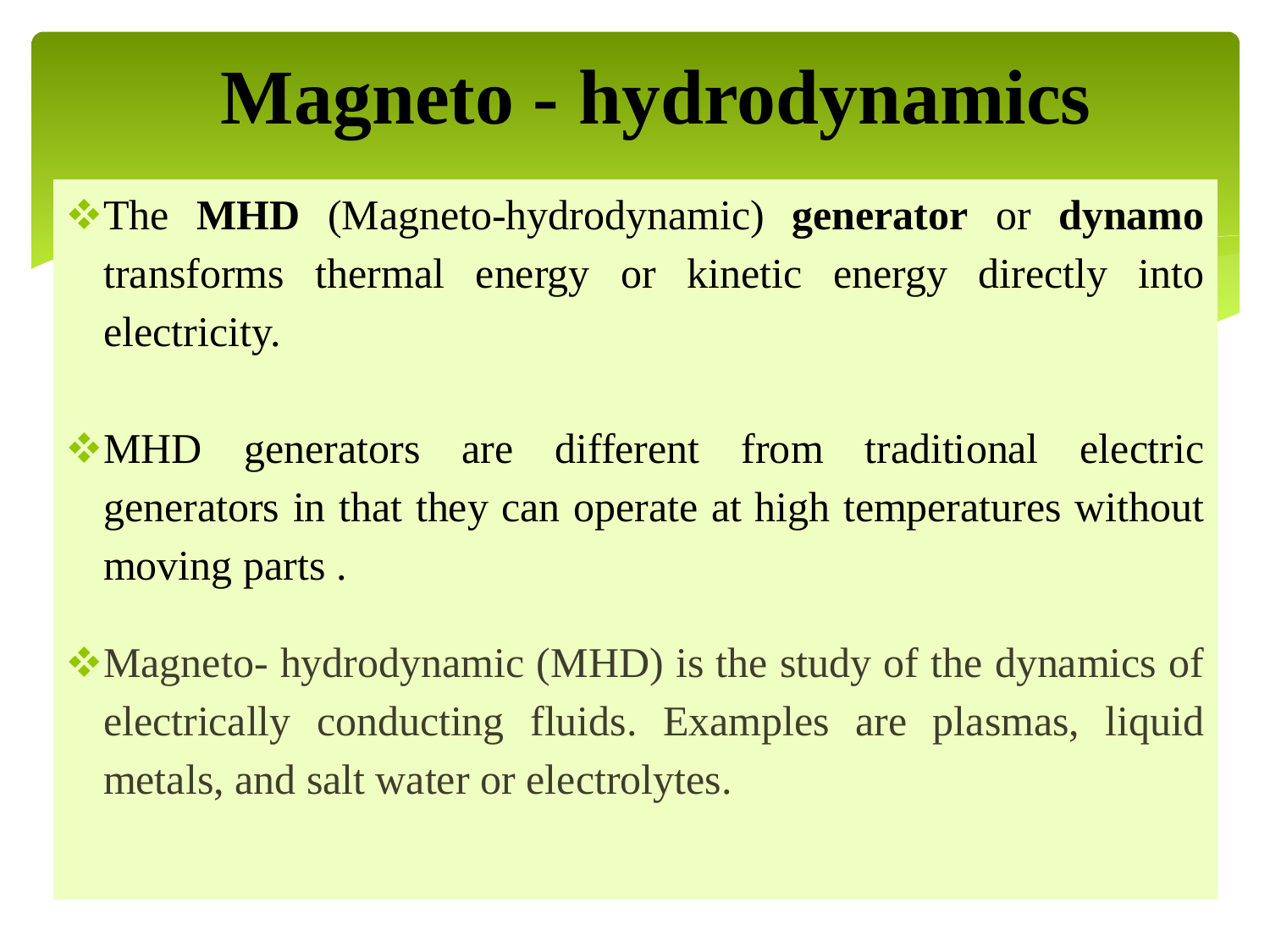The fundamental concept behind MHD is that magnetic fields can induce current in a moving conductive fluid, which in turn creates forces on the fluid and also changes the magnetic field itself.

#### **Structure of MHD Generator**

The simple magneto-hydrodynamic generator consists of a gas nozzle. The gas nozzle is a combustion chamber that injects a pulse of gas into the channel/duct. The walls of the channel act as an electrode.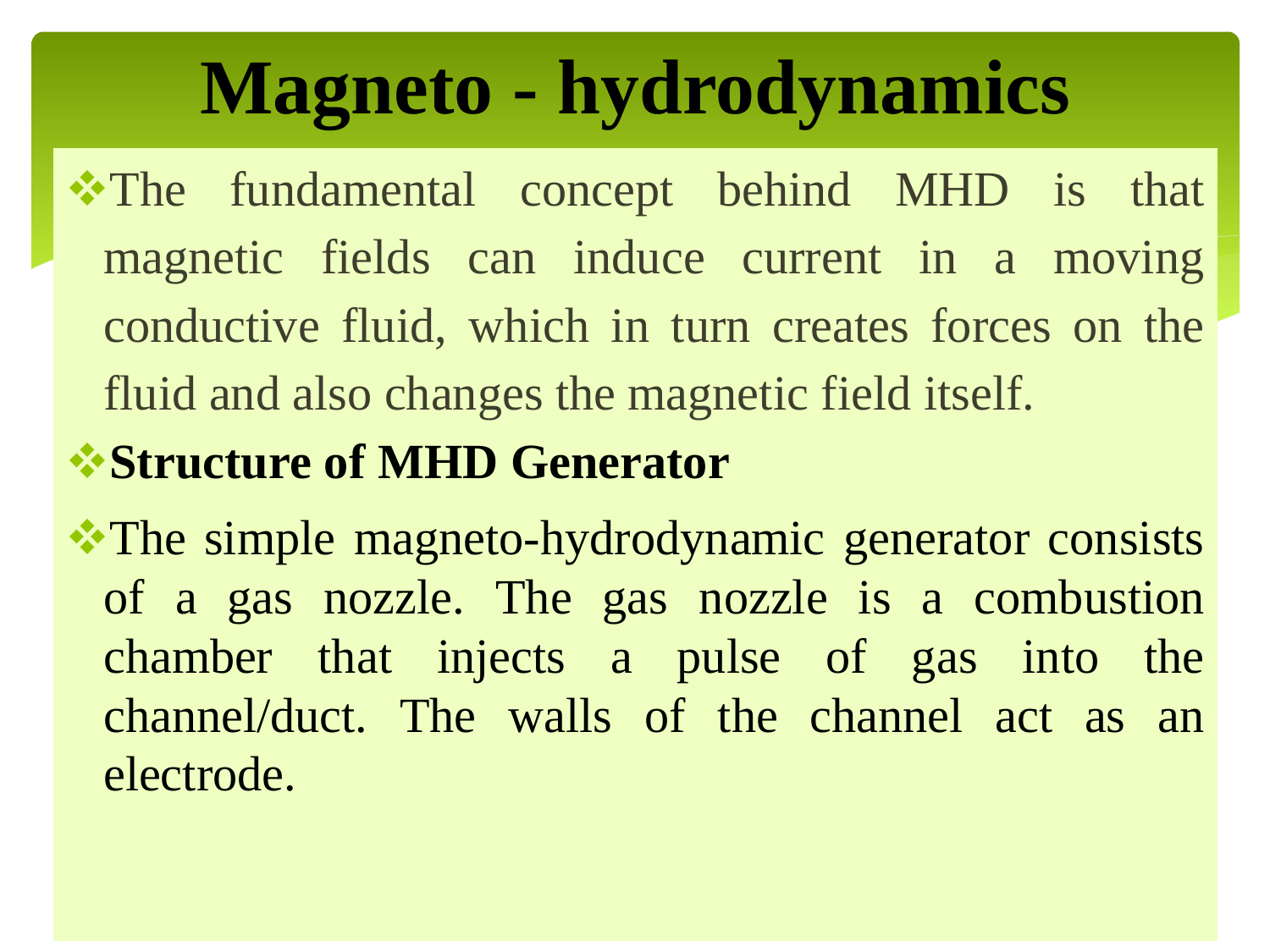- The induced electric current is fed to the load by an external circuit that supplies the generated electricity to the desired destination.
- The MHD generators can be constructed in various designs like the Faraday generator, Hall generator and disc generator. Faraday generator was the first designed MHD generator.
- In the Faraday generator, a powerful electromagnet provides the magnetic field through which the plasma flows, and perpendicular to this field are installed the two electrodes on opposite sides of the plasma across which the electrical output voltage is generated.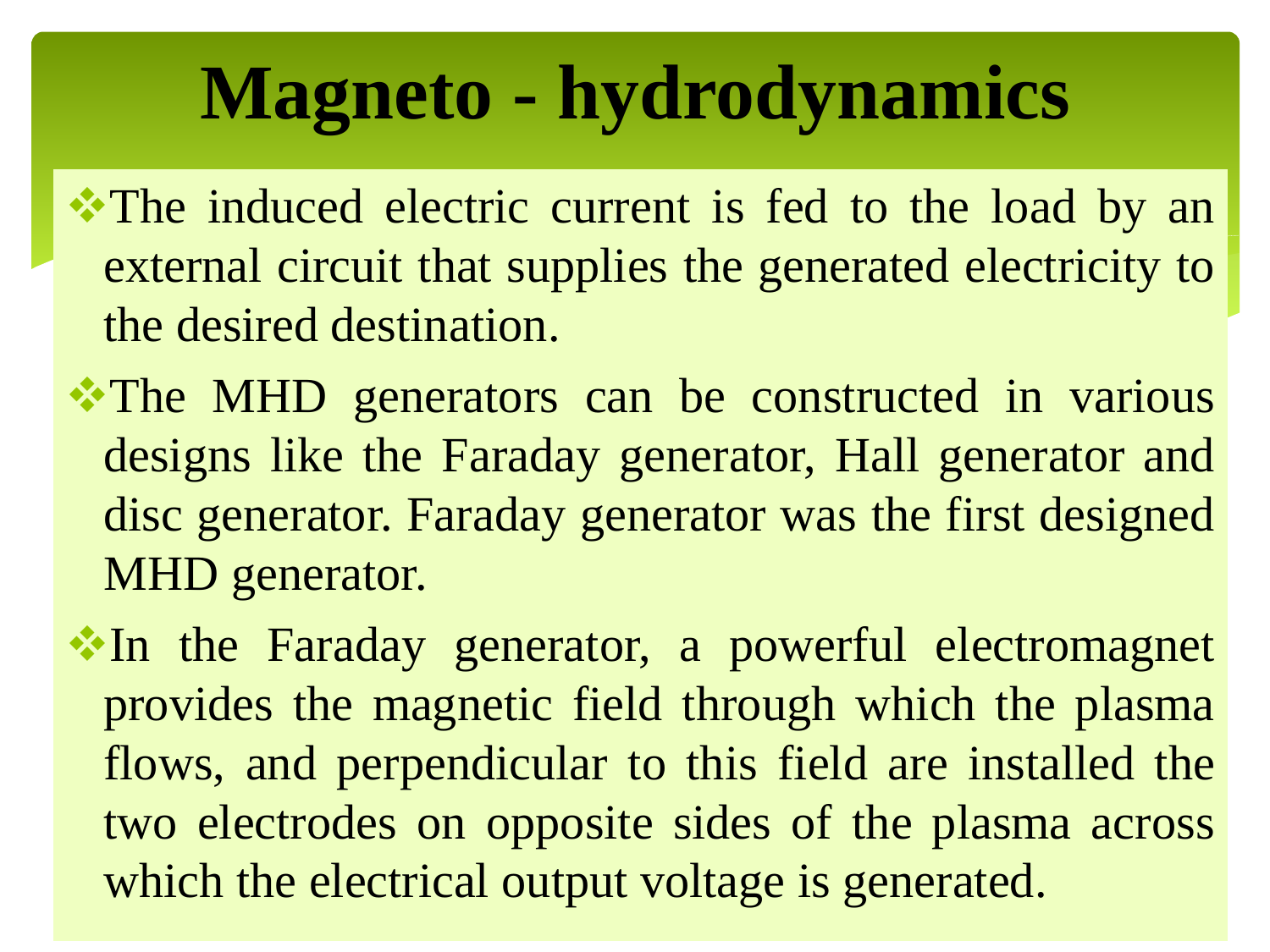The current flowing across the plasma between these electrodes is called the Faraday current. This provides the main electrical output of the MHD generator.

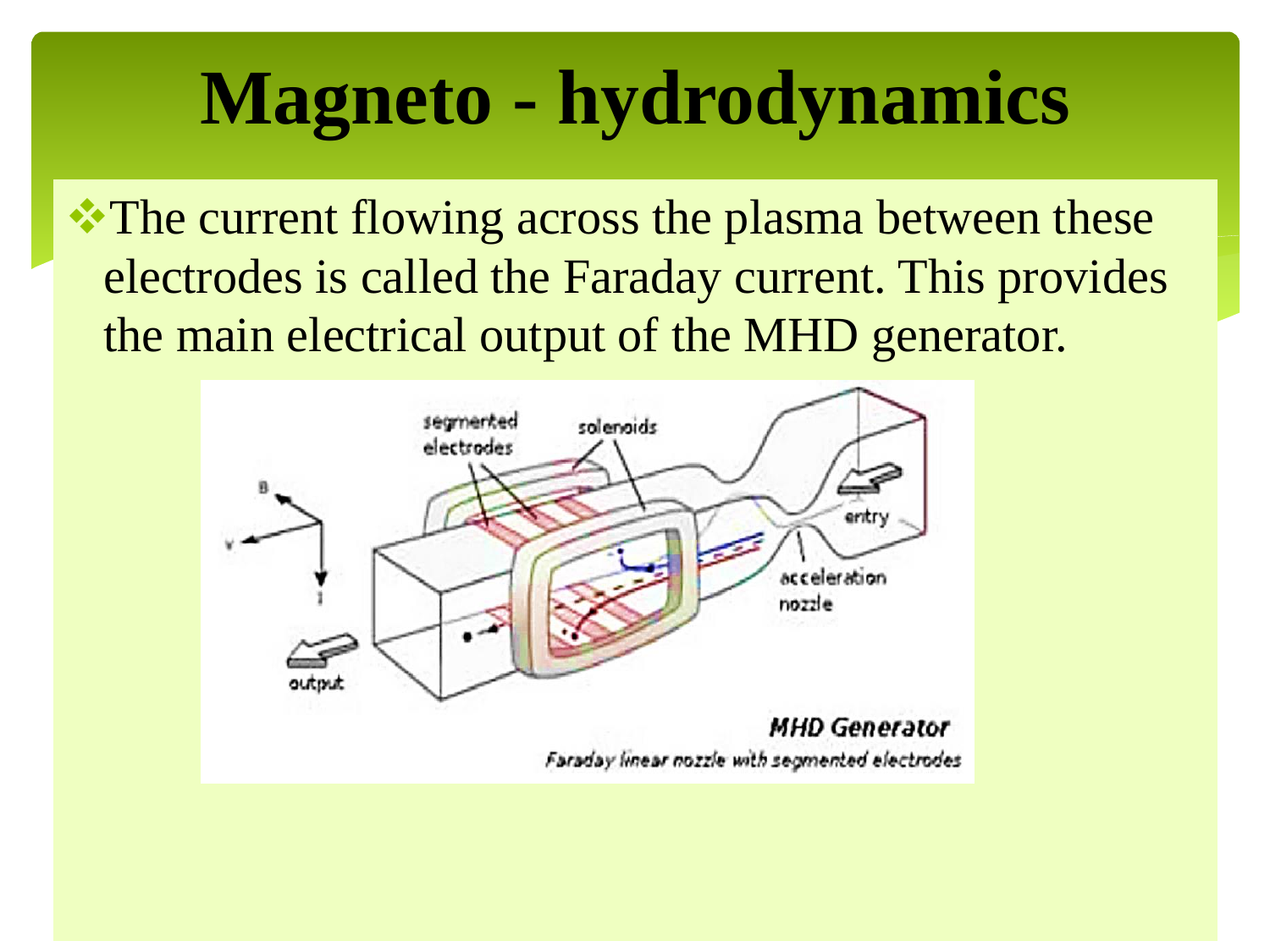#### **MHD Working Principle**

The principle of MHD generation is simple, based on Faraday's law of electromagnetic induction, i.e., when an electric conductor moves across a magnetic field, an e.m.f is induced in it, which produces an electric current.

The conductor need not be a solid- it may be a gas or liquid. This is the principle of the conventional generator also, where the conductors consists of copper strips.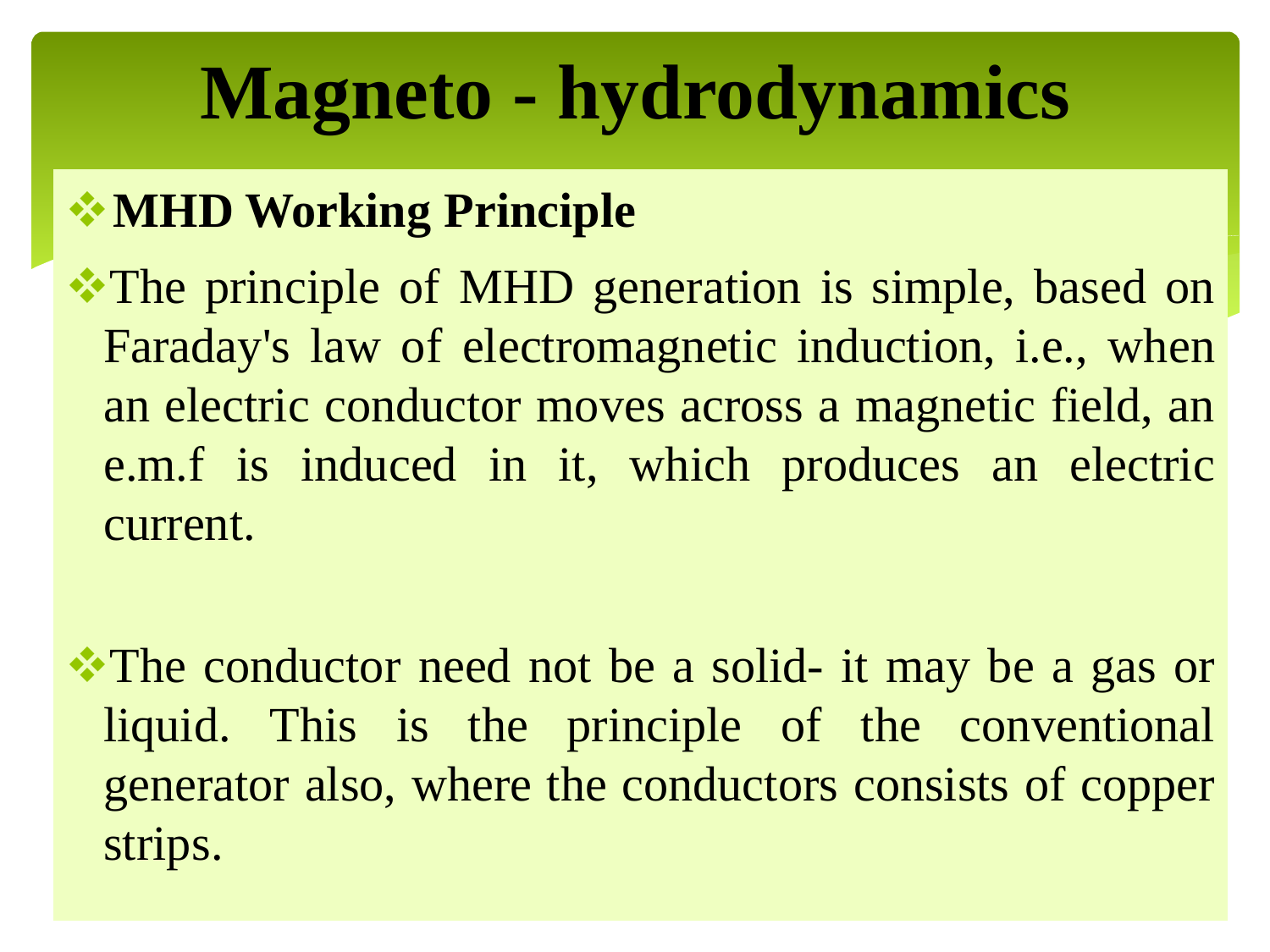In a MHD generator the solid conductors are replaced by a gaseous conductor (high pressure, high temperature combustion gas), i.e. an ionized gas.

If such gas is passed at high velocity through a powerful or strong magnetic field, i.e. suppose we have a charged particle (having charge q) moving at a high velocity v towards right and a perpendicular magnetic field is applied.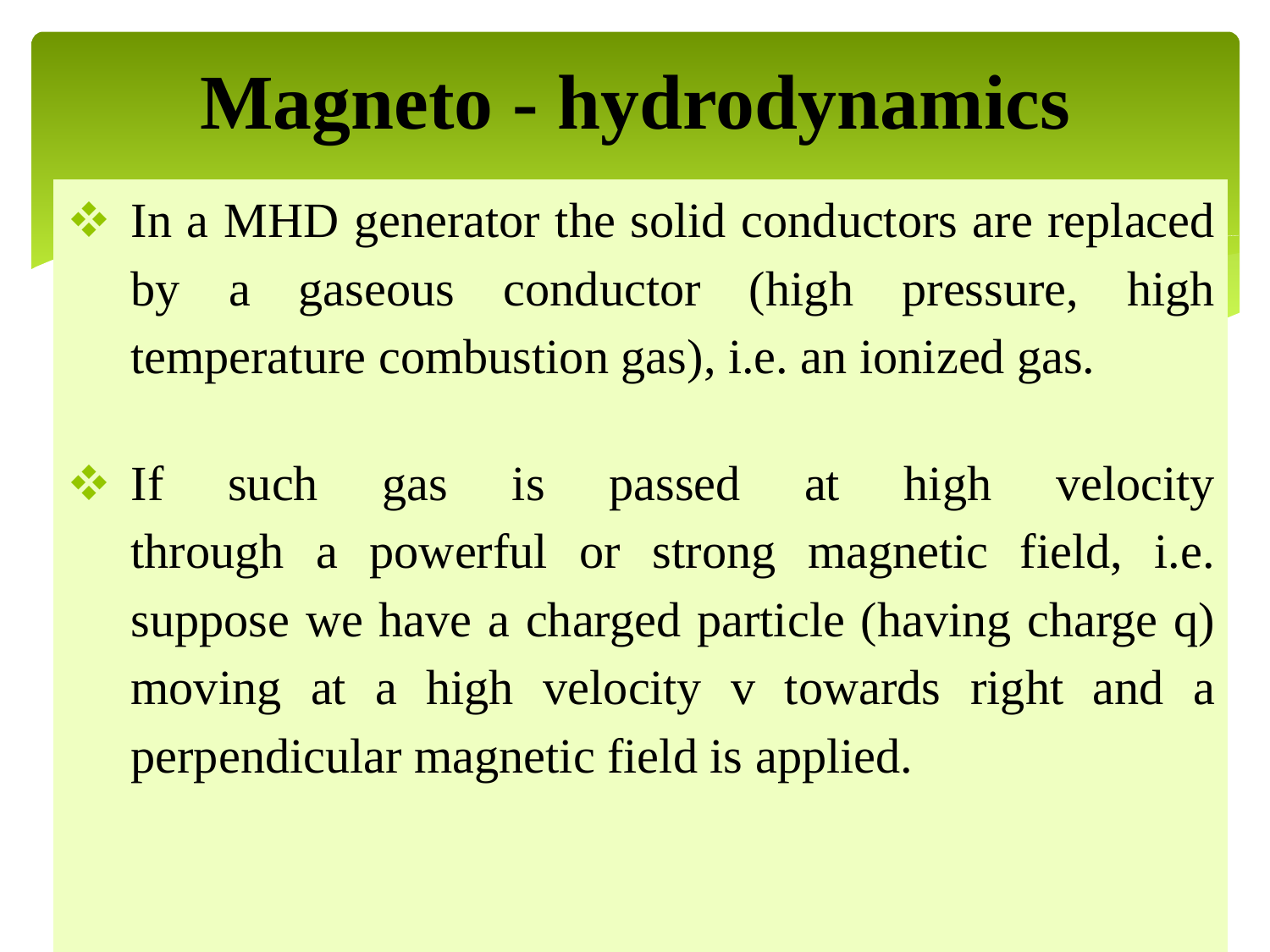Consider, Plate P1 (cathode) and negative ions would be accelerated towards the lower plate P2 (anode). If the P1 and P2 are externally connected through the resistance, a current would flow through the resistance. Thus, gas energy is directly converted into electrical energy. This is the principle of MHD generator.

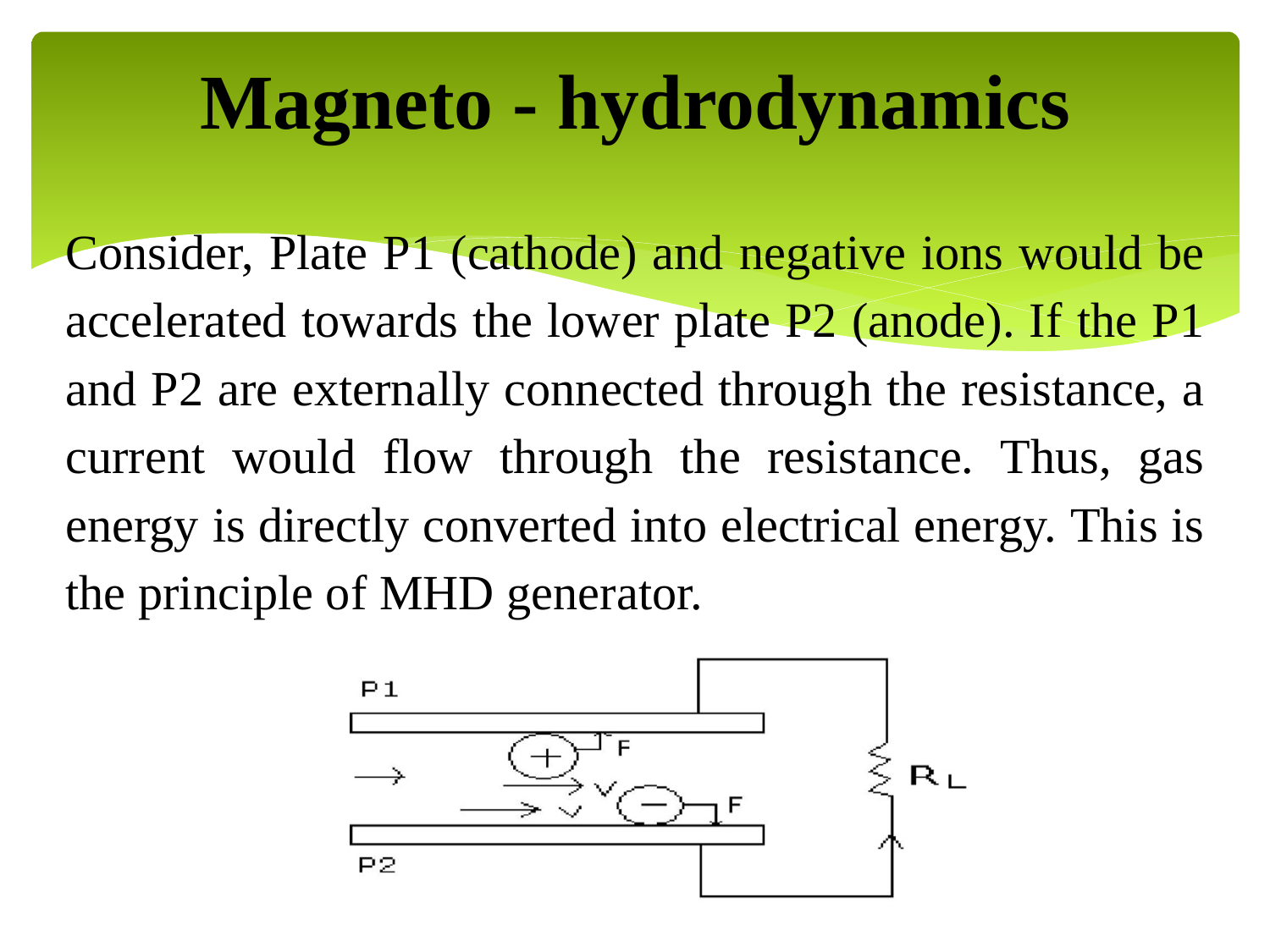Lorentz Law describing the effects of a charged particle moving in a constant magnetic field can be stated as;

**.**  $(\mathbf{v} \times \mathbf{B})$ 

Where,

 **F** the force (Lorenz force) of the acting (Charged) particle **v** the velocity of the particle (vector) **q** the charge of the particle (scalar) **B** the magnetic field (vector)